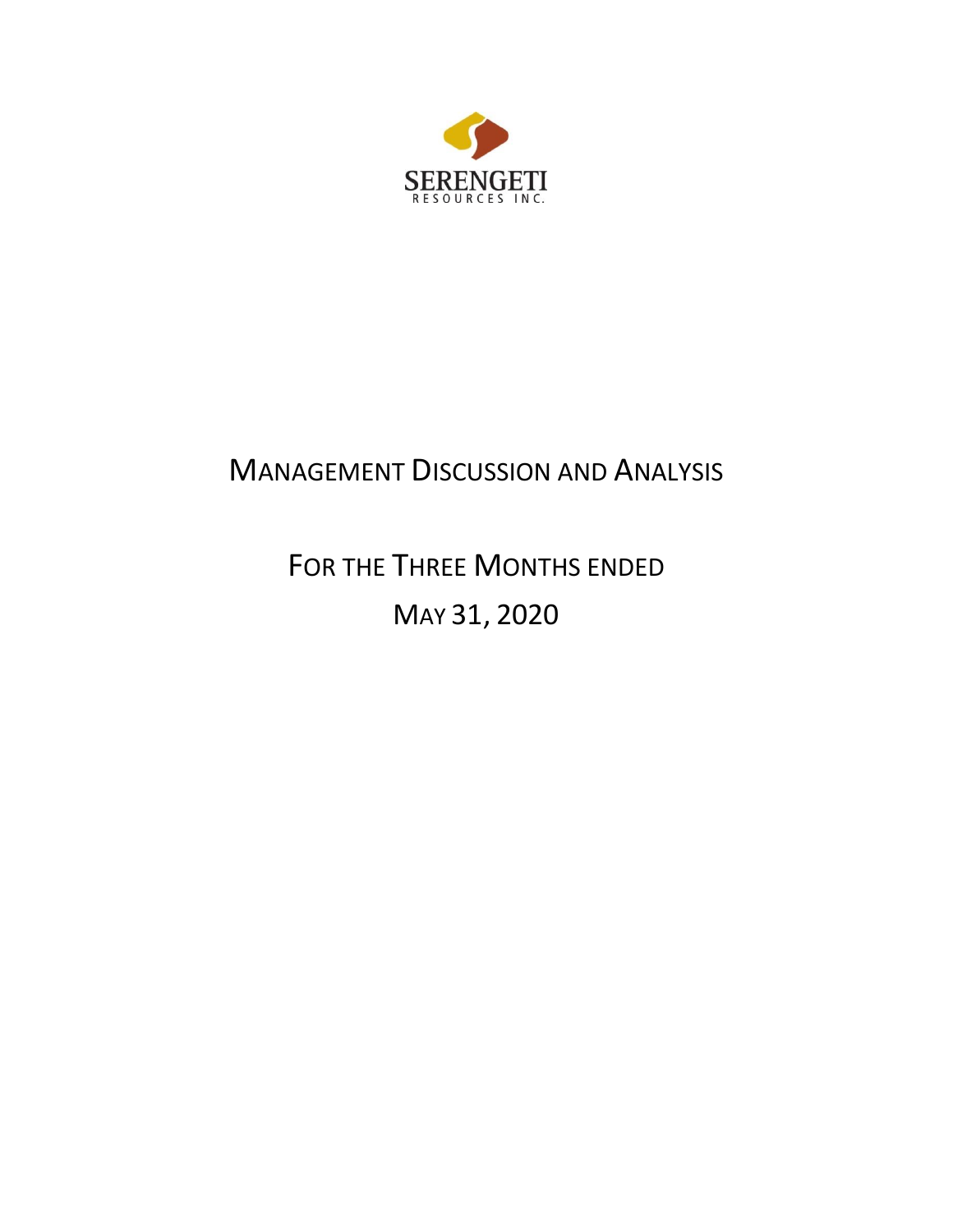# **INTRODUCTORY COMMENT**

Serengeti Resources Inc. is a junior mineral exploration company listed on the TSX Venture Exchange under the trading symbol "SIR". The Company's exploration strategy emphasizes copper-gold projects in the Quesnel Trough of British Columbia, including the advancement of Kwanika – its principal copper-gold resource-stage project located in British Columbia, which is held indirectly through Kwanika Copper Corporation ("KCC"), the joint venture company approximately 67% by Serengeti and approximately 33% by POSCO International Corporation ("PIC"). This Management Discussion and Analysis ("MD&A") is dated July 29, 2020 and discloses specified information up to that date. Serengeti is classified as a "venture issuer" for the purposes of National Instrument 51-102. This MD&A should be read in conjunction with the Company's condensed consolidated interim financial statements for the three months ended May 31, 2020, which are prepared in accordance with International Financial Reporting Standards as issued by the IASB.

Throughout this report we refer from time to time to "Serengeti", "the Company", "we", "us", "our" or "its". All these terms are used in respect of Serengeti Resources Inc. which is the reporting issuer in this document. *We recommend that readers consult the "Cautionary Statements" on the last page of this report.*

During the three months ended May 31, 2020, Serengeti had two principal areas of focus: advancement of its flagship Kwanika and maintenance of its extensive portfolio of properties in the Quesnel Trough of British Columbia.

# **HIGHLIGHTS**

# **FINANCIAL CONDITION**

At May 31, 2020, the Company had a working capital of \$1,549,997 compared to \$1,709,179 at February 29, 2020. At May 31, 2020, the Company had \$1,635,295 cash and cash equivalents compared to \$1,802,817 at February 29, 2020.

# **FINANCIAL PERFORMANCE**

# **SUMMARY OF FINANCIAL RESULTS FOR EIGHT MOST RECENTLY COMPLETED QUARTERS**

| Fiscal quarter ended | Revenues <sup>1</sup> | Net income<br>$(\text{loss})$ – total | Income (loss) from<br>continuing<br>operations-<br>per share 1,2 | <b>Net</b><br>comprehensive<br>income (loss) -<br>total | Net income<br>(loss) - per<br>share <sup>2</sup> |
|----------------------|-----------------------|---------------------------------------|------------------------------------------------------------------|---------------------------------------------------------|--------------------------------------------------|
|                      |                       | \$                                    | \$                                                               | \$                                                      | \$                                               |
| May 31, 2020         | Nil                   | (223, 779)                            | (0.00)                                                           | (223, 779)                                              | (0.00)                                           |
| February 29, 2020    | Nil                   | (2,564,241)                           | (0.02)                                                           | (2,564,241)                                             | (0.02)                                           |
| November 30, 2019    | Nil                   | (290.911)                             | (0.00)                                                           | (290, 911)                                              | (0.00)                                           |
| August 31, 2019      | Nil                   | (197, 824)                            | (0.00)                                                           | (197, 824)                                              | (0.00)                                           |
| May 31, 2019         | Nil                   | (452,468)                             | (0.00)                                                           | (452, 468)                                              | (0.00)                                           |
| February 28, 2019    | Nil                   | 890,168                               | 0.01                                                             | 890,168                                                 | 0.01                                             |
| November 30, 2018    | Nil                   | (180, 368)                            | (0.00)                                                           | (180, 368)                                              | (0.00)                                           |
| August 31, 2018      | Nil                   | (136, 961)                            | (0.00)                                                           | (136, 961)                                              | (0.00)                                           |

Note 1: Revenues exclude interest income. Fully diluted per share amounts are not scheduled as they would be anti-dilutive.

Note 2: Income/(loss) per share is rounded to the nearest whole cent.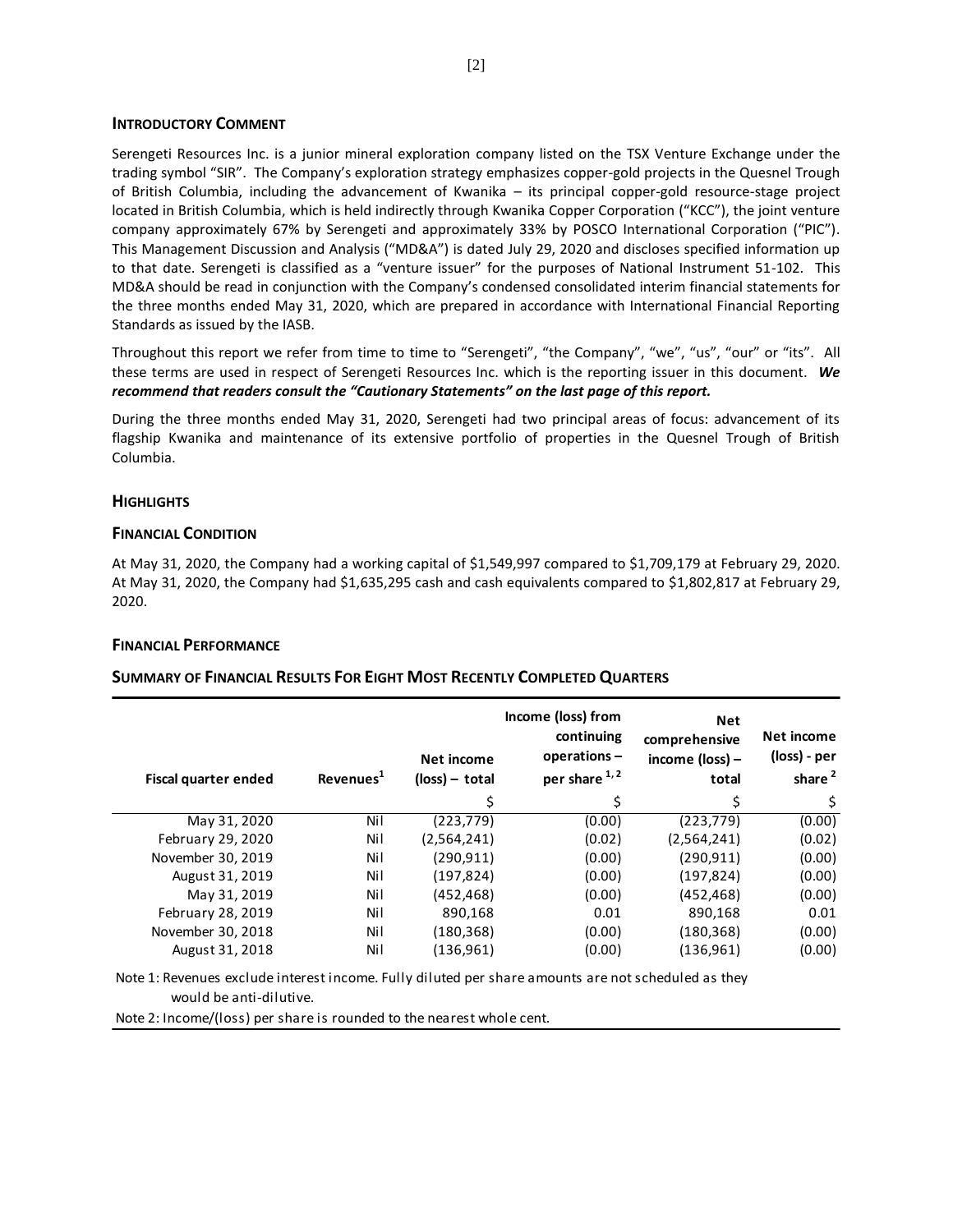## **RESULTS OF OPERATIONS**

|                                        | Three month      | Three month      |
|----------------------------------------|------------------|------------------|
|                                        | period ended     | period ended     |
|                                        | May 31,          | May 31,          |
|                                        | 2020             | 2019             |
| <b>Expenses</b>                        |                  |                  |
| Consulting                             | \$<br>21,510     | \$<br>59,475     |
| Conventions and tradeshows             | 6,920            | 4,206            |
| Corporate development                  | 13,750           | 17,853           |
| Depreciation                           | 6,596            | 2,661            |
| Director fees                          | 19,000           | 16,239           |
| Investor relations                     | 9,240            | 4,691            |
| Management fees                        | 45,486           | 48,713           |
| Office and miscellaneous               | 12,189           | 16,705           |
| Professional fees                      | 11,779           | 7,314            |
| Project investigation costs            | 21,131           | 10,535           |
| <b>Salaries</b>                        | 19,747           | 25,650           |
| Share-based payments                   | 25,696           | 250,752          |
| Transfer agent and filing fees         | 2,959            | 3,335            |
|                                        | (216,003)        | (468, 129)       |
| <b>Other Items</b>                     |                  |                  |
| Impairment                             | (20,056)         |                  |
| Interest income                        | 6,233            | 9                |
| Share of joint venture loss            |                  | (780)            |
| Other income                           | 3,424            |                  |
| Interest expense                       | (1,047)          | (590)            |
| Management income                      |                  | 17,022           |
| Recovery of flow-through share premium | 3,670            |                  |
|                                        | (7, 776)         | 15,661           |
| Loss and comprehensive loss            | \$<br>(223, 779) | \$<br>(452, 468) |

# **EXPENSES AND NET LOSS**

For the three months ended May 31, 2020, the net loss was \$223,779 compared to the net loss of \$452,468 for the three months ended May 31, 2019, which is a decrease in net loss of \$228,689. Major variances are as follows:

- A decrease in share-based compensation of \$225,056 related to the 1,700,000 stock options granted during the period ended May 31, 2019. No stock options were granted during the current period.
- A decrease in consulting fees of \$37,965 related to the prior year period flow-through private placement financing.
- An increase in impairment charge of \$20,056 related to ATG property that was dropped during the current period.
- An increase in project investigation costs of \$10,596 due to evaluation of new project business opportunities.
- A decrease in salaries of \$5,903 due to a decrease in the amount of time spent on administration due to decreased activity in the Company.
- A decrease in management income of \$17,022 from the prior year related to the management of Kwanika Copper project.
- An increase in interest income of \$6,224 related to the guaranteed investment certificate term deposits during the period ended May 31, 2020.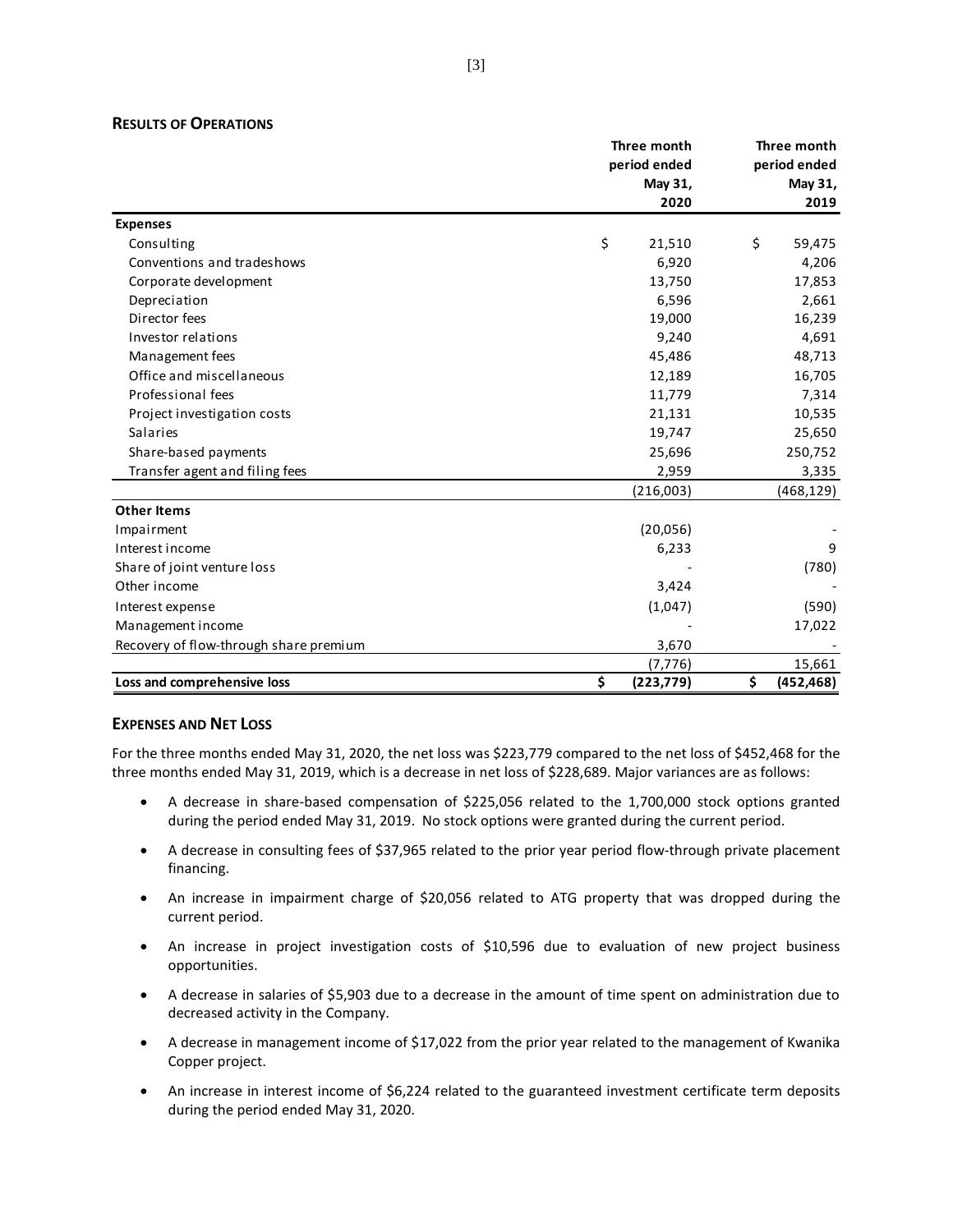# **CASH FLOWS**

The condensed consolidated interim statement of cash flows shows that the net cash position of the Company decreased by \$167,522 in the period ended May 31, 2020. The change is attributable to the cash outflows of \$184,894 used for operating activities and cash outflows of \$15,816 for exploration and evaluation assets less \$40,000 loan received from the government of Canada as part of the government funded COVID-19 financial assistance programs.

# **LIQUIDITY AND CAPITAL RESOURCES**

As at May 31, 2020, the Company had a working capital of \$1,549,997.

During the period ended May 31, 2020, the Company incurred a net loss of \$223,779 and has cumulative losses of \$34,752,757 since inception.

On June 15, 2020, the Company issued 272,104 common shares in the capital of the Company at a deemed price of \$0.19 per share in settlement of \$51,700 of debt owing to certain creditors who are at arm's length.

At the date of this report, management believes there is adequate working capital to conduct its operations for the balance of the current fiscal year. The Company is in a position to meet its current obligations as they become due.

# **SIGNIFICANT TRANSACTIONS WITH RELATED PARTIES**

#### **Related party balances**

The following amounts due to related parties are included in trade payables and accrued liabilities. These amounts are unsecured, non-interest bearing and have no fixed terms of repayment.

|                                       | May 31, | February 29, |
|---------------------------------------|---------|--------------|
|                                       | 2020    | 2020         |
| Directors and officers of the Company | 76.183  | 62,233       |

# **Key management personnel compensation – paid or accrued**

Key management personnel include those persons having authority and responsibility for planning, directing and controlling activities of the Company as a whole. The Company has determined that its key management personnel consists of the Company's Board of Directors and corporate officers.

|                                | Three-month  |   | Three-month  |
|--------------------------------|--------------|---|--------------|
|                                | period ended |   | period ended |
|                                | May 31,      |   | May 31,      |
|                                | 2020         |   | 2019         |
| Management fees <sup>(1)</sup> | 42,000       | S | 46,759       |
| Consulting <sup>(2)</sup>      | 21,510       |   | 63,705       |
| Director fees <sup>(3)</sup>   | 19,000       |   | 16,239       |
| Share-based compensation       | 18,442       |   | 193,401      |
|                                | 100,952      |   | 320,104      |

 $\overline{(1)}$  Salaries paid to David Moore, Chief Executive Officer.

<sup>(2)</sup> Includes accounting fees paid to a company controlled by Sheri Rempel, Chief Financial Officer, of \$16,380 (2019: \$15,600); and Includes consulting fees paid to a company controlled by Pamela White, Corporate Secretary, of \$5,130 (2019: \$9,855)

(3) Director fees of \$19,000 were accrued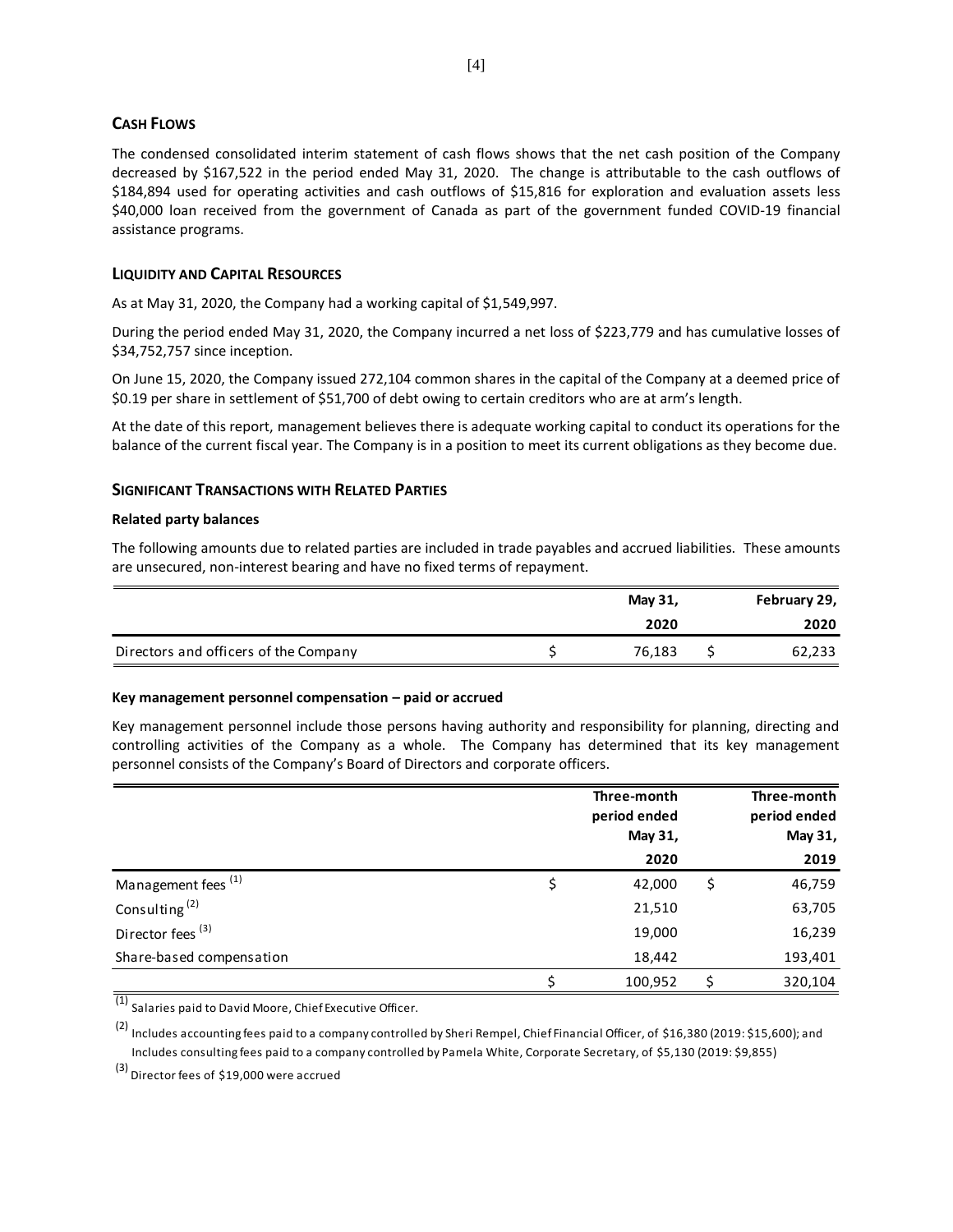# **MAJOR OPERATING MILESTONES**

#### **Joint Venture – Kwanika Copper Company**

On November 24, 2017, Serengeti completed a transaction whereby Serengeti, POSCO DAEWOO Corporation, since renamed Posco International Corporation ("PIC") and Kwanika Copper Corporation ("KCC") (formerly Daewoo Minerals Canada Corporation) signed a definitive joint venture agreement (the "JVA") for the exploration and development of the Kwanika property (the "Project"). Pursuant to the JVA, the respective interests of Serengeti and PIC in the Project were transferred to KCC, which serves as the vehicle for the joint venture.

In 2017, PIC has contributed a total of \$8,300,000 in cash and held 8,200,000 million common shares of KCC (representing 35% of the total issued shares of KCC). Serengeti contributed its 95% ownership of the Kwanika property, in exchange for 15,228,571 common shares of KCC (representing 65% of the total issued shares of KCC).

During the 2020 fiscal year, an additional \$590,000 was contributed to KCC on a pro-rata basis by the two partners to further engineering studies. An additional \$680,000 was contributed by Serengeti to KCC towards funding of the work program.

As at May 31, 2020, total contributions by Serengeti to KCC were \$16,292,071 and total contributions by PIC to KCC were \$8,506,500.

The Board of Directors and shareholders of KCC have approved a budget for exploration and project optimization to be completed at the Project during 2020. Upon completion, Serengeti will own approximately 67% of KCC as a result of sole funding the 2020 program. PIC has elected not to participate in the 2020 program and as a consequence, will dilute on a pro-rata basis to approximately 33% ownership of KCC.

#### **Kwanika Project Activity**

On May 17, 2018, KCC and the Company announced that Merit Consultants International had been selected to lead a consortium of geotechnical, environmental, metallurgical, resource, open pit and underground mining, tailings/waste/water management, hydrology and hydrogeology specialized consultants in the conduct of the PFS which was initially estimated to be completed in mid-2019.

The PFS was a complex undertaking, involving many different disciplines including resource estimation, underground and open-pit mine engineering, geotechnical engineering, tailings, waste and water management, infrastructure and environmental monitoring. The \$7 million original budget for the study funded by PIC plus an additional \$590,000 jointly funded by the partners was fully expended during the year.

KCC concluded, that the Kwanika project mine plan was not fully optimized to a level such that upon its completion, the best path to feasibility and ultimately a construction decision would have been achieved. Furthermore, a number of opportunities were recognized as the PFS progressed that have the potential to add value to the project. Additional funding would be required to pursue these opportunities. The Company and KCC therefore elected to wrap up the PFS study using the balance of the funds available to it at the time to complete an interim, internal study report which documented the extensive work that was completed by the independent engineering consortium in order to best facilitate future advancement of the project.

The key items addressed in the interim study report, were as follows.

1) Revision of the resource estimate and investigation of geotechnical, groundwater and geochemical conditions. This was based on historic drilling plus the completion of 7,411m of core drilling in 21 holes in September 2018. The drilling program was designed to support detailed mine design and resource upgrade drilling and results have been published (see news releases dated October 18, November 13, and December 5, 2018). The new drill hole assays were incorporated into a revised resource estimate and geological model, both of which were key inputs for the open pit and underground block cave design. Serengeti announced the results of this resource update in a news release on March 3, 2019 and on April 18, 2019 published the results in an updated Independent 43-101 Technical Report.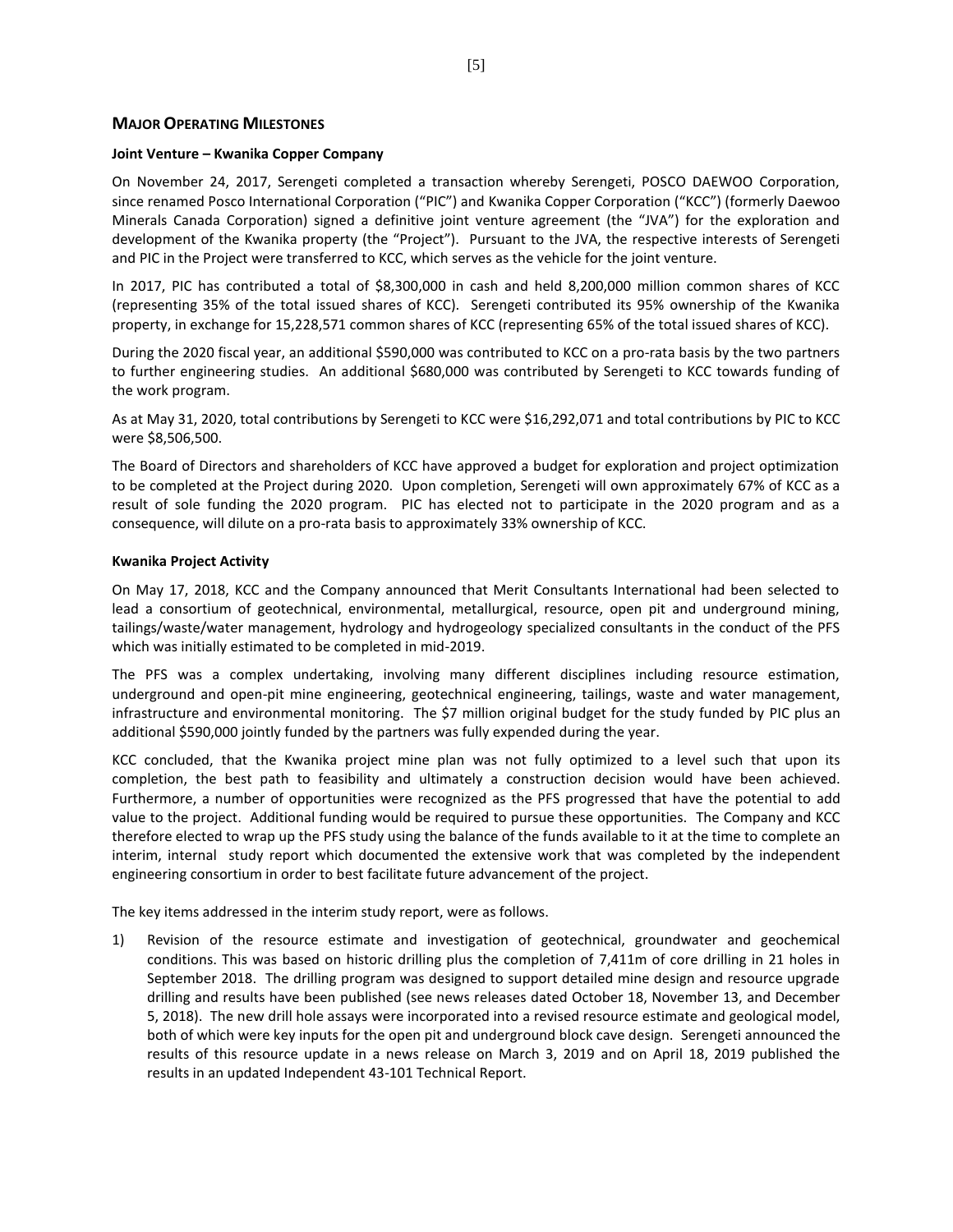|                       |                 | Table 1: Summary of Total Pit and Underground Resource - Kwanika Central (effective date: December 14, 2018) |                                     |                        |            |            |           |                        |          |
|-----------------------|-----------------|--------------------------------------------------------------------------------------------------------------|-------------------------------------|------------------------|------------|------------|-----------|------------------------|----------|
|                       |                 |                                                                                                              |                                     | <b>Pit-Constrained</b> |            |            |           |                        |          |
| <b>Classification</b> | <b>Quantity</b> | Cut-off                                                                                                      |                                     | Grade                  |            |            |           | <b>Contained metal</b> |          |
|                       | (Mt)            | (CuEq%)                                                                                                      | CuEq $(\%)$                         | Cu (%)                 | Au $(g/t)$ | Ag(g/t)    | Cu (Mlbs) | Au (koz)               | Ag (koz) |
| Measured              | 24.2            |                                                                                                              | 0.51                                | 0.34                   | 0.33       | 1.07       | 179       | 254                    | 833      |
| Indicated             | 80.4            | 0.13                                                                                                         | 0.30                                | 0.20                   | 0.18       | 0.69       | 360       | 454                    | 1,784    |
| Total M+I             | 104.6           |                                                                                                              | 0.35                                | 0.23                   | 0.21       | 0.78       | 540       | 708                    | 2,617    |
| Inferred              | 5.7             |                                                                                                              | 0.23                                | 0.16                   | 0.13       | 0.65       | 20        | 25                     | 119      |
|                       |                 |                                                                                                              |                                     | <b>Underground</b>     |            |            |           |                        |          |
|                       | <b>Quantity</b> | <b>Confining</b>                                                                                             |                                     | Grade                  |            |            |           | <b>Contained metal</b> |          |
| <b>Classification</b> | (Mt)            | <b>Shape Basis</b><br>(CuEq%)                                                                                | CuEq $(\%)$                         | Cu (%)                 | Au $(g/t)$ | Ag $(g/t)$ | Cu (Mlbs) | Au (koz)               | Ag (koz) |
| Measured              | 18.7            |                                                                                                              | 0.58                                | 0.36                   | 0.40       | 1.15       | 151       | 239                    | 692      |
| Indicated             | 100.2           | 0.27 confining                                                                                               | 0.44                                | 0.29                   | 0.27       | 0.92       | 634       | 884                    | 2,964    |
| <b>Total M+I</b>      | 118.9           | shape -                                                                                                      | 0.46                                | 0.30                   | 0.29       | 0.96       | 784       | 1,123                  | 3,656    |
| Inferred              | 84.7            |                                                                                                              | 0.27                                | 0.17                   | 0.18       | 0.60       | 319       | 480                    | 1,634    |
|                       |                 |                                                                                                              | <b>Combined Pit and Underground</b> |                        |            |            |           |                        |          |
| <b>Classification</b> | <b>Quantity</b> | Cut-off                                                                                                      |                                     | Grade                  |            |            |           | <b>Contained metal</b> |          |
|                       | (Mt)            | (CuEq%)                                                                                                      | CuEq $(\%)$                         | Cu (%)                 | Au $(g/t)$ | Ag $(g/t)$ | Cu (Mlbs) | Au (koz)               | Ag (koz) |
| Measured              | 42.9            |                                                                                                              | 0.54                                | 0.35                   | 0.36       | 1.10       | 330       | 493                    | 1,525    |
| Indicated             | 180.6           | As applicable<br>for pit and ug                                                                              | 0.38                                | 0.25                   | 0.23       | 0.82       | 994       | 1,338                  | 4,748    |
| Total M+I             | 223.6           | from above                                                                                                   | 0.41                                | 0.27                   | 0.25       | 0.87       | 1,324     | 1,831                  | 6,273    |
| Inferred              | 90.4            |                                                                                                              | 0.26                                | 0.17                   | 0.17       | 0.60       | 339       | 504                    | 1,753    |

Summary tables extracted from that report are included below.

|                       | Table 2: Measured+Indicated Pit Resource Sensitivity and Underground Material within PFS Confining shapes |                                                                       |                    |            |            |           |                        |          |
|-----------------------|-----------------------------------------------------------------------------------------------------------|-----------------------------------------------------------------------|--------------------|------------|------------|-----------|------------------------|----------|
|                       |                                                                                                           | <b>Pit-Constrained Sensitivity Analysis at Various Cut-Off Grades</b> |                    |            |            |           |                        |          |
|                       |                                                                                                           |                                                                       | Grade              |            |            |           | <b>Contained metal</b> |          |
| <b>Classification</b> | <b>Quantity (Mt)</b>                                                                                      | CuEq $(\%)$                                                           | <b>CuEq</b><br>(%) | Au $(g/t)$ | Ag $(g/t)$ | Cu (Mlbs) | Au (koz)               | Ag (koz) |
|                       | 104.6                                                                                                     | 0.13                                                                  | 0.35               | 0.23       | 0.21       | 540       | 708                    | 2,617    |
| Total M+I             | 63.2                                                                                                      | 0.25                                                                  | 0.45               | 0.30       | 0.27       | 424       | 546                    | 1808     |
|                       | 24.4                                                                                                      | 0.40                                                                  | 0.67               | 0.45       | 0.41       | 244       | 318                    | 991      |
| Total M+I             | 64.0                                                                                                      | $**0.4$<br>confining<br>shape                                         | 0.62               | 0.39       | 0.43       | 550       | 884                    | 2,520    |

|                       | Table 3: Restated 2016 Kwanika South Zone Mineral Resource Statement (SRK Consulting, October 14, 2016) |                       |                     |             |                        |        |                                            |    |                        |           |
|-----------------------|---------------------------------------------------------------------------------------------------------|-----------------------|---------------------|-------------|------------------------|--------|--------------------------------------------|----|------------------------|-----------|
|                       |                                                                                                         |                       |                     |             | <b>Pit-Constrained</b> |        |                                            |    |                        |           |
|                       |                                                                                                         |                       |                     | Grade       |                        |        |                                            |    | <b>Contained metal</b> |           |
| <b>Classification</b> | <b>Quantity</b><br>(Mt)                                                                                 | <b>CuEq</b><br>$(\%)$ | <b>Cu</b><br>$(\%)$ | Au<br>(g/t) | Ag<br>(g/t)            | Mo (%) | Cu<br>Ag<br>Au<br>(Mlbs)<br>(koz)<br>(koz) |    |                        | Mo (Mlbs) |
| Inferred              | 33.3                                                                                                    | 0.31                  | 0.26                | 0.08        | 1.64                   | 0.01   | 191                                        | 80 | 1.760                  | 8         |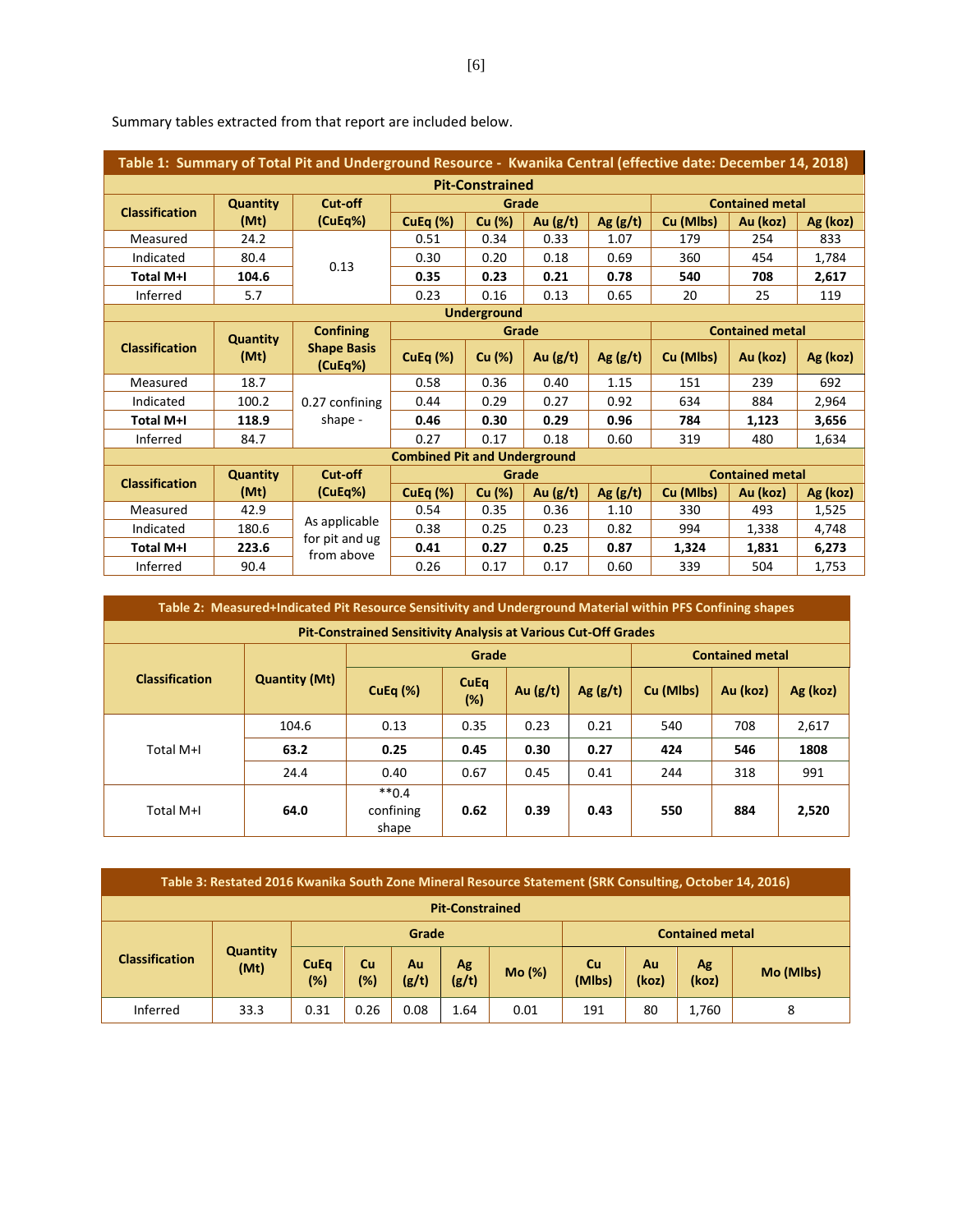Central Zone Resource Notes

- The cut-offs are based on prices of US\$3.25/lb of copper, US\$1,350/oz of gold, US\$17/oz of silver and assumed recoveries of 91% for copper, 75% for gold, 75% for silver.
- Copper equivalents (CuEq) values are calculated using the formula below based on the above metal prices and recoveries. They are also calculated to include smelter terms and a \$US:\$CAD exchange rate of 0.77 which results in the following equation.

## South Zone Resource Notes

\*Open-pit constrained mineral resources are reported in relation to a conceptual Whittle pit shell. Mineral resources are not mineral reserves and do not have demonstrated economic viability. All figures are rounded to reflect the relative accuracy of the estimate. All composites have been capped where appropriate.

\*\* Open-pit constrained mineral resources are reported at a copper equivalent cut-off of 0.13%. The cut-offs are based on prices of US\$3.00/lb of copper, US\$1,300/oz of gold, US\$20/oz of silver, US\$9.00/lb of molybdenum and assumed recoveries of 89% for copper, 70% for gold, 75% for silver, and 60% for molybdenum.

\*\*\* Copper equivalent values are calculated using the formula:

 $CUEq = Cu_{%} + ((Au_{got}/31.1034*Au_{Price}*Au_{Recovery}) + (Ag_{got}/31.1034*Ag_{Price}*Ag_{Recovery}) +$  $(Mo<sub>%</sub>*Mo<sub>Price</sub>*Mo<sub>Recovery</sub>*22.0462)$  /  $(Cu<sub>Price</sub>*Cu<sub>Recovery</sub>*22.0462)$ 

2) Metallurgical testing and process design.

Initial locked cycle metallurgical test results were published in a news release dated May 15, 2019 and the results are shown in the following table

| <b>Test ID</b>   | Product                           |      | Grade    |         | Recovery |       |
|------------------|-----------------------------------|------|----------|---------|----------|-------|
|                  |                                   | % Cu | $g/t$ Au | Mass, % | % Cu     | % Au  |
|                  | Head                              | 0.70 | 0.81     | 100.0   | 100.0    | 100.0 |
| LCT <sub>1</sub> | <b>Cu-Au Concentrate</b>          | 25.1 | 24.4     | 2.43    | 87.6     | 72.9  |
|                  | <b>Cleaner Scavenger Tailings</b> | 0.32 | 0.77     | 12.8    | 5.9      | 12.1  |
|                  | Rougher Scavenger Tailings        | 0.05 | 0.14     | 84.8    | 6.5      | 15.0  |
|                  | Head                              | 0.75 | 0.81     | 100.0   | 100.0    | 100.0 |
| LCT <sub>2</sub> | <b>Cu-Au Concentrate</b>          | 25.1 | 22.4     | 2.67    | 88.9     | 74.0  |
|                  | <b>Cleaner Scavenger Tailings</b> | 0.33 | 0.77     | 11.5    | 5.0      | 11.0  |
|                  | Rougher Scavenger Tailings        | 0.05 | 0.14     | 85.8    | 6.1      | 15.0  |
| Average          | <b>Cu-Au Concentrate</b>          | 25.1 | 23.4     | 2.55    | 88.3     | 73.5  |

#### **LCT Test Results-Open Pit High Grade/Initial Production Sample**

Note: Assayed head grades: 0.69% Cu and 0.75 g/t Au

The Au-Cu concentrate produced from the LCT 1 test was assayed for main impurities which may affect concentrate quality. The assay indicates that in general the impurity levels of the concentrate are low. Most of the impurity levels are expected to be much lower than the penalty thresholds specified by most of the smelters, excluding fluorine which may be close or slightly higher than the requirement of some smelters.

#### **Main Impurity Content of Cu-Au Concentrate**

| <b>Element</b> | Hg   | Pb  | 4H                | As  | $\overline{\phantom{0}}$<br>cu | rh.<br>วม |     | Sе  | Bi            |
|----------------|------|-----|-------------------|-----|--------------------------------|-----------|-----|-----|---------------|
| Unit           | ppm  | ppm | ppm               | ppm | ppm                            | ppm       | ppm | ppm | ppm           |
| Value          | 0.24 | 137 | <b>DAF</b><br>315 | 120 | ر. د                           | 34        | 342 | 280 | $\sim$<br>⊥ ب |

3) Significant work was also completed on the following additional project components and was incorporated into the interim study report: open pit and underground mine design, tailings, waste and water management; project infrastructure, environmental benchmarking, socioeconomics and First Nations.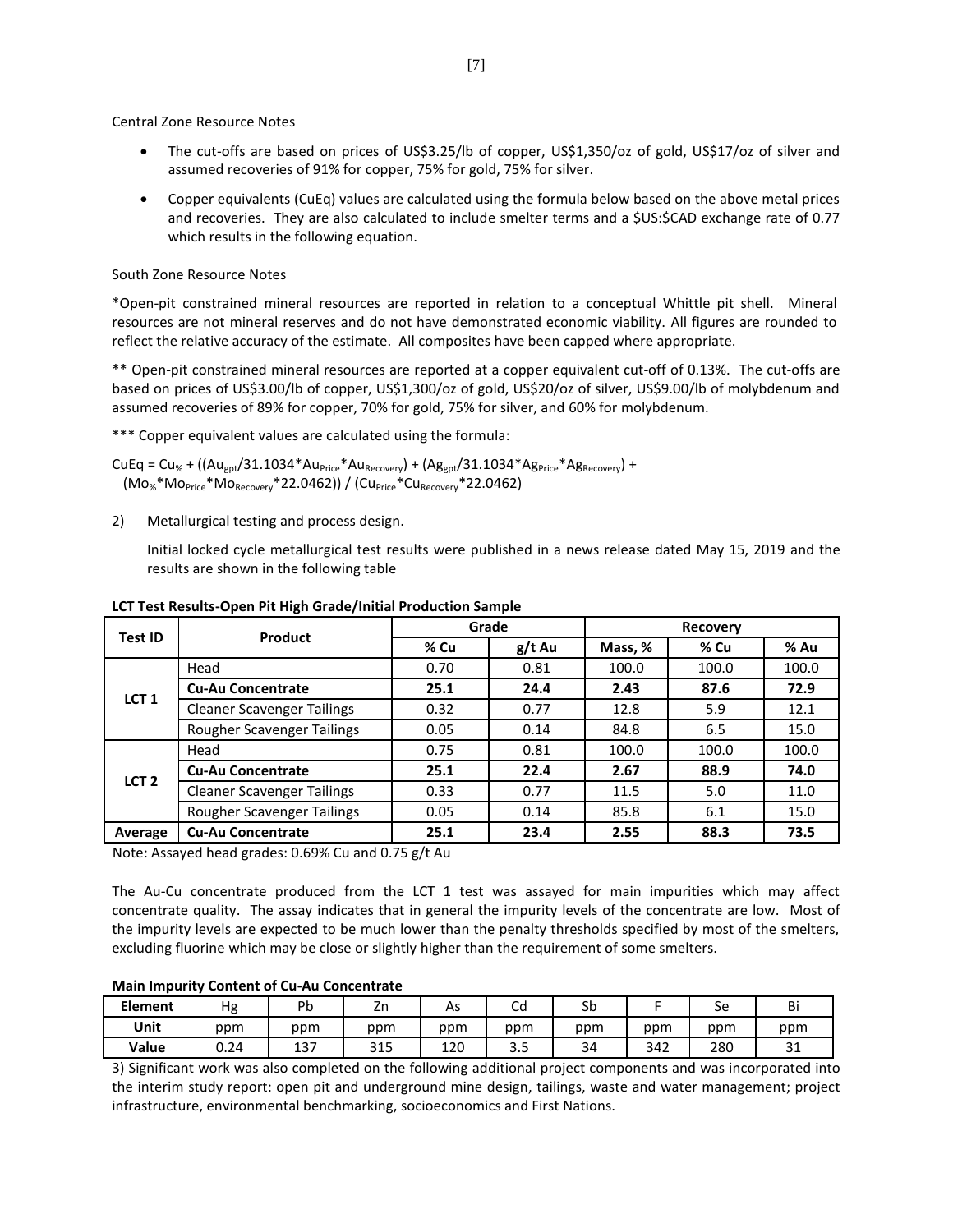A 2020 program at Kwanika, sole funded by Serengeti will include:

- 1. Exploration and Resource Development
	- a. Approximately 3,600 metres of diamond drilling to test for potential to expand resources near the Central Zone; and test related exploration targets including the Central Zone South and North targets, and the western margin of the South Zone resource.
	- b. Approximately 16 line-kilometres of induced-polarization ("IP") surveys north and south of the Central Zone resource to develop known targets, as well as at the Rottacker area located 20 kilometres south of Kwanika.
- 2. Project Optimization
	- a. Mineral sorting, staged evaluation to better understand the potential benefits of mineral sorting during production from an underground block-cave at Central Zone.
	- b. Initial enterprise optimization studies designed to identify key aspects that impact project economics.

# **Top Cat Project**

On July 15, 2019 the Company optioned a group of claims covering approximately 21,600 hectares in central British Columbia.

The Company may earn a 100% interest by:

- Making staged cash payments totaling \$340,000 over 5 years; \$18,000 of which was paid on signing. (On November 7, 2019, the Company issued 83,333 shares at a fair value of \$18,333 in lieu of cash payment pursuant to the option agreement);
- Issuing a total of 1,500,000 common shares in stages over a 5-year period. (100,000 shares were issued upon TSX Venture Exchange approval of the option agreement);
- Incurring a total of \$1,250,000 in exploration expenditures over a 5-year period with a minimum of \$100,000 to be spent before the first anniversary of the agreement, which minimum expenditure requirement has been met;
- Granting the optionors a 3% net smelter royalty (NSR) on the property, subject to the Company's right to purchase a 2% NSR for \$2,000,000 at any time prior to the first anniversary of commercial production.

Company geologists completed a mapping and sampling program at Top Cat in September 2019, collecting 79 rock and 282 soil and stream sediment samples from six (6) prospective localities on the property. Copper mineralization, in the form of chalcopyrite and/or bornite, was observed at all six localities and gold assays from trace to 6.50 g/t Au were returned from the sampling. Serengeti is planning a follow-up IP and mapping/sampling program at Top Cat in 2020 in order to develop future drill targets.

Two target areas in particular stand out on the Top Cat property and will be the focus of a 2020 program as follows:

# *Nova*

The Nova area is located in the northern portion of the property area and is largely overlain by till with local angular mineralized magnetite-sulphide bearing pyroxenite boulders underlain by an intense magnetic anomaly measuring roughly 500m by 800m. Historical boulder samples assay up to 0.52% Cu, 0.327 g/t Au, 4.4 g/t Ag, 0.071 g/t Pt and 0.498 g/t Pd and boulder samples collected by Serengeti in 2019 assay up to 1.39% Cu, 0.69 g/t Au, 6.45 g/t Ag, 0.21 g/t Pt and 1.38 g/t Pd.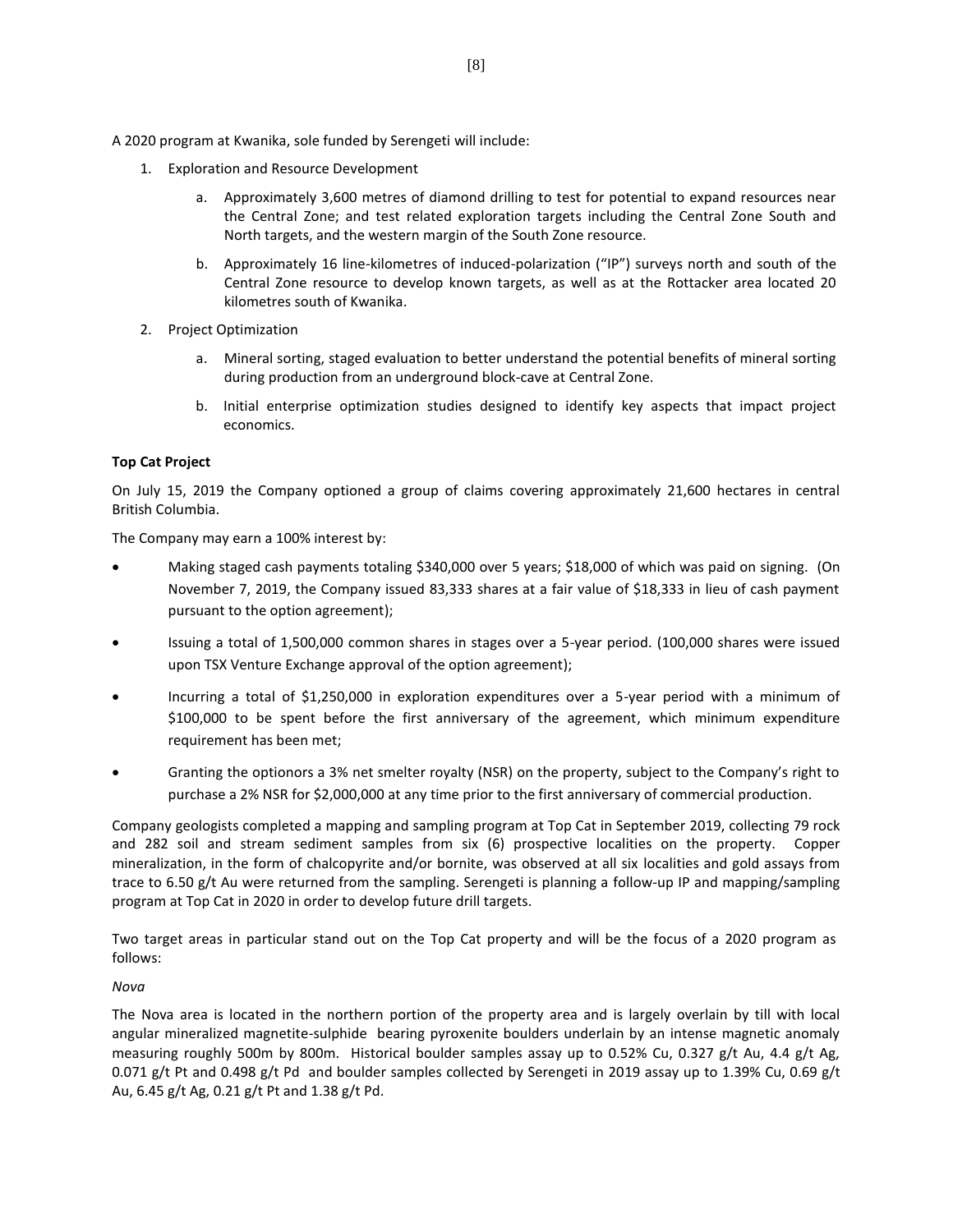Petrographic analysis of the PGE-skarn sample describes a massive skarn dominated by actinolite with lesser magnetite-(ilmenite) and apatite, with scattered patches of chalcopyrite and less abundant bornite altered to covellite. Actinolite is largely interpreted as an alteration product, and when considered with the presence of primary and secondary magnetite associated with copper minerals, suggests magnetic features at Nova may represent the presence of a Cu-Au-PGE bearing pyroxenite or possibly an iron oxide copper-gold system.

Soil sampling completed in 2019 identified a strong Cu-Ag anomaly along the fringe of one of the magnetic anomalies, and an interpreted south-southwestern glacial ice flow direction supports the hypothesis that mineralized till boulders may be sourced from "plug"-like magnetic features following the northwestern trend observed at Nova.

Soil sampling completed by Serengeti in 2019 identified a strong Cu-Ag anomaly along the fringes of the magnetic feature that may be related to mineralization within a buried pyroxenite body, that may be the source of the observed magnetic response. IP is planned here in 2020 to test this target area.

# *Cat Mountain*

Serengeti completed a detailed historical data compilation which resulted in the accumulation of 632 rock, and 4,547 soil samples; 69 drill hole logs and related assays from Cat Mountain; and various geophysical surveys dating back to 1974. Serengeti also completed platinum group element ("PGE") analysis on a sample from Nova, and petrographic analysis on samples from Nova and Cat Mountain. The Nova sample returned elevated palladium values clearly correlated with copper.

Cat Mountain has seen over 10,000 metres of drilling in 69 drill holes completed between 1977 and 2007. Most holes are located within the Bet (western) and Hoffman (eastern) zones which are characterized by quartzmagnetite ± chalcopyrite-Au veins and as copper replacements in volcanic rocks. The Bet and Hoffman zones occur within a strong magnetic high anomaly along the eastern contact of the Hogem Batholith with volcanics of the Quesnel Terrane. Northeast and northwest-striking faults crosscut and transpose mineralized zones, which is supported by soil geochemical data.

Serengeti continues to advance the targeting model at Cat Mountain through analysis of downhole trace element data and additional modelling and plans to complete a series of induced-polarization ("IP") profiles in 2020 to define targets for future drill testing.

# **ATTY Project**

On March 1, 2018, Finlay Mineral Ltd. ("Finlay") optioned the ATTY Property to Serengeti for \$1.85 million in consideration and \$12 million of expenditures on the property over 8 years. The option agreement's term is over 8 years with all cash payments totaling \$625,000, combined cash and/or share payments totaling \$975,000, and further payments of \$250,000 to purchase Finlay's royalty rights, in addition to optional work commitments on the ATTY Property of \$12 million. The first anniversary financial terms have been met and a three-month deferral of the second-year financial terms has been arranged. Serengeti met the second-year work commitment of a minimum of \$875,000 of work on ATTY due by April 2020.

On July 25, 2019, the Company announced that drilling had started at the ATTY property, located immediately north of and adjacent to Centerra Gold Inc.'s Kemess property in north-central British Columbia. The Company planned to drill at least 2,500m (5 holes) to test three different targets.

On October 9, 2019, the Company announced that six core holes were drilled, totaling 2,318m.

The 2019 drilling program at ATTY confirmed that the three targets tested have the potential to host a mineralized system. Geological observations and locally strongly anomalous gold values in AT-08 and -13, and the fact that all three holes in the area may have terminated in a post mineral sill. These observations suggest the Kemess East Offset area remains a viable exploration target, (although deeper than originally anticipated) considering the nearest holes were collared approximately 200 metres from the boundary with Centerra Gold Inc.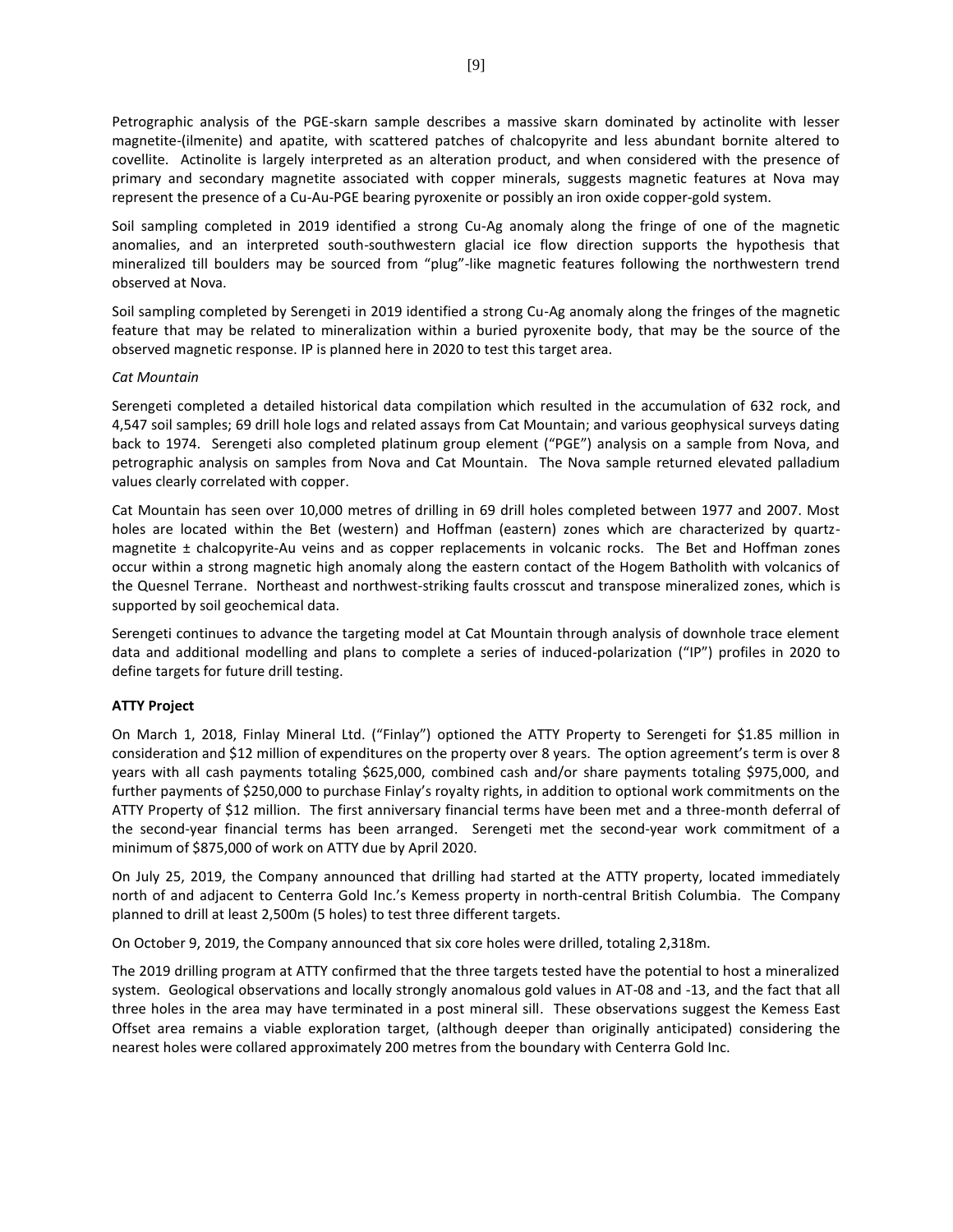At the Valley Target, the presence of a previously unknown quartz-monzonite intrusive hosting mineralization and locally anomalous gold values in AT-10 suggests potential also remains here. Finally, anomalous Ag, Au, Zn and Pb within fault zones and silicified hydrothermal breccias at the Boundary Target demonstrates a hydrothermal system is present and may warrant follow-up drilling.

On balance, when comparing the opportunity at Atty with those on other parts of the Company's property portfolio, a decision was taken prior to the date of this report to turn the property back to the optionors and for the year ended February 29, 2020, the Company recorded an impairment of \$1,474,973 on the Atty property.

During the period ended March 31, 2020, the Company recorded an impairment of \$20,056 on the ATG property.

# **Other Projects**

On August 14, 2019 the Company reported results of field work completed on the East Niv property located 40km SW of the Kemess Mine. The work identified a newly recognized cluster of partially outcropping copper-gold porphyry and related high-grade Cu-Au vein occurrences located in a dilatant jog within a major regional structure that the Company believes has the potential to host multiple mineralized porphyry centers. The property was expanded to 6,405 Hectares.

On September 16, 2019, the Company announced results of mapping and sampling completed at Arjay and West Goldway properties. The work located numerous high-grade copper-silver bearing quartz-carbonate shear veins mainly within oxidized fragmental volcanics. Soil geochemical sampling and a single line of IP geophysics identified a prospective area within intrusive rocks located nearby and represents a drill-ready target. A second line of IP was completed at W Goldway and a chargeability anomaly associated with an aeromagnetic high beneath valley cover represents a second drill target for future testing. The Company subsequently expanded Arjay and West Goldway claim to approximately 4,220ha.

On October 9, 2019, the Company announced the results of IP geophysical surveying at the Croy Bloom property where two additional chargeability anomalies were located. These results when combined with prior surveying and other data identifies three distinct drill targets all associated with Cu-Au mineralization in prior drilling, outcrop or in one case reported underground mine workings.

On March 31, 2020, the Company provided a general corporate update and plans for 2020 along with a COVID 19 contingency plan.

On June 2, 2020, the Company provided an update on the status of a its exploration permits along with detailed plans for exploration on the Kwanika, Top Cat and East Niv propertiesSerengeti also holds a 100% interest in several other properties and an approximately 56.3% interest in one additional property in joint venture partnership with Fjordland Exploration Inc. All properties are located in the Quesnel Trough of British Columbia. The Quesnel Trough is host to the Kemess, Mt. Milligan, Mt. Polley, New Afton, and Copper Mountain porphyry copper-gold deposits.

Details of Serengeti's property portfolio in BC can be found on the Company's website at [www.serengetiresources.com.](http://www.serengetiresources.com/) 

# **RISK AND UNCERTAINTIES**

# **COVID-19**

Since March 31, 2020, the outbreak of the novel strain of coronavirus, specifically identified as "COVID- 19", has resulted in governments worldwide enacting emergency measures to combat the spread of the virus. These measures, which include the implementation of travel bans, self-imposed quarantine periods and social distancing, have caused material disruption to businesses globally resulting in an economic slowdown. Global equity markets have experienced significant volatility and weakness. Governments and central banks have reacted with significant monetary and fiscal interventions designed to stabilize economic conditions. The duration and impact of the COVID-19 outbreak is unknown at this time, as is the efficacy of the government and central bank interventions. It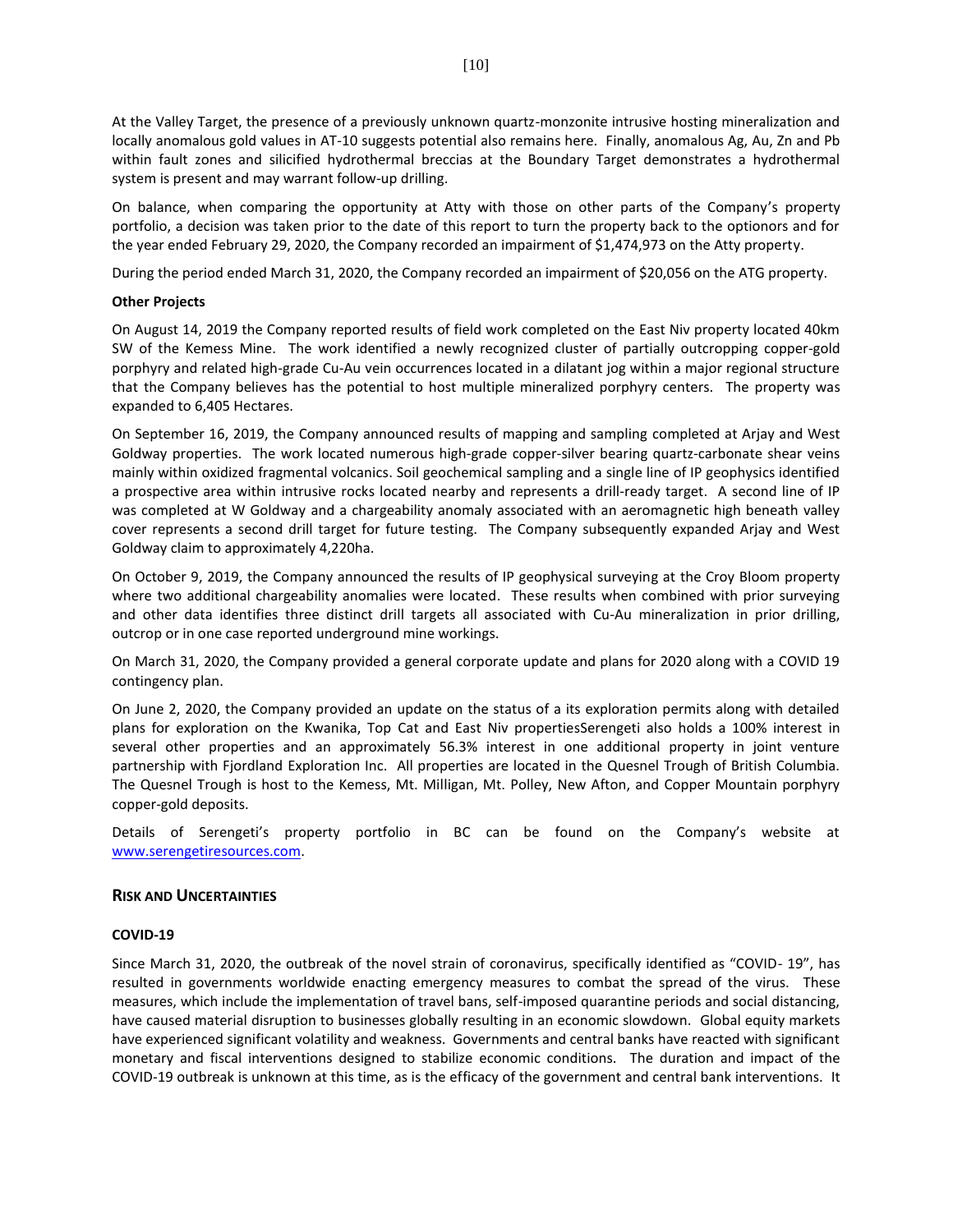is not possible to reliably estimate the length and severity of these developments and the impact on the financial results and condition of the Company and its operations in future periods.

# **OTHER MD&A DISCLOSURE REQUIREMENTS**

#### **Information Available on SEDAR**

As specified by National Instrument 51-102, Serengeti advises readers of this MD&A that important additional information about the Company is available on the SEDAR website [http://www.sedar.com/](about:blank)

#### **Qualified Persons & Information Concerning Estimates of Mineral Resources**

Estimates of Mineral Resources presented here have been prepared by Sue Bird, P. Eng. of Moose Mountain Technical Services and a Qualified and fully independent Person according to the guidelines of NI 43-101.

Other technical information contained in this MD&A has been summarized by the Company's Qualified Person, David W. Moore, P. Geo. who has supervised the preparation of, and approved, the scientific and technical information contained herein.

# **OUTSTANDING SHARE DATA**

Common shares, stock options and share purchase warrants issued and outstanding as at the year end are described in detail in Note 12 to the condensed consolidated interim financial statements dated May 31, 2020, which as of July 29, 2020, are as follows:

| \$                 | <b>Number of shares</b> |                               |
|--------------------|-------------------------|-------------------------------|
| 44,505,086         | 109,545,677             | <b>Issued and outstanding</b> |
| <b>Expiry date</b> | Exercise price          | <b>Number of options</b>      |
| February 21, 2021  | 0.05                    | \$<br>1,275,000               |
| April 10, 2021     | 0.23                    | \$<br>100,000                 |
| April 27, 2021     | 0.07                    | \$<br>1,120,000               |
| July 7, 2021       | 0.095                   | \$<br>50,000                  |
| January 30, 2022   | 0.15                    | \$<br>1,725,000               |
| February 19, 2022  | 0.21                    | \$<br>150,000                 |
| August 9, 2022     | 0.20                    | \$<br>100,000                 |
| April 10, 2023     | 0.15                    | \$<br>1,525,000               |
| April 10, 2024     | 0.23                    | \$<br>1,525,000               |
| September 25, 2024 | 0.30                    | \$<br>400,000                 |
| February 19, 2025  | 0.21                    | \$<br>1,100,000               |
|                    | 0.16                    | \$<br>9,070,000               |
| <b>Expiry date</b> | Exercise price          | <b>Number of warrants</b>     |
| December 17, 2021  | 0.25                    | \$<br>379,260                 |
| December 19, 2021  | 0.25                    | \$<br>52,850                  |
| January 16, 2022   | 0.26                    | \$<br>1,965,142               |

2,397,252 \$ 0.26